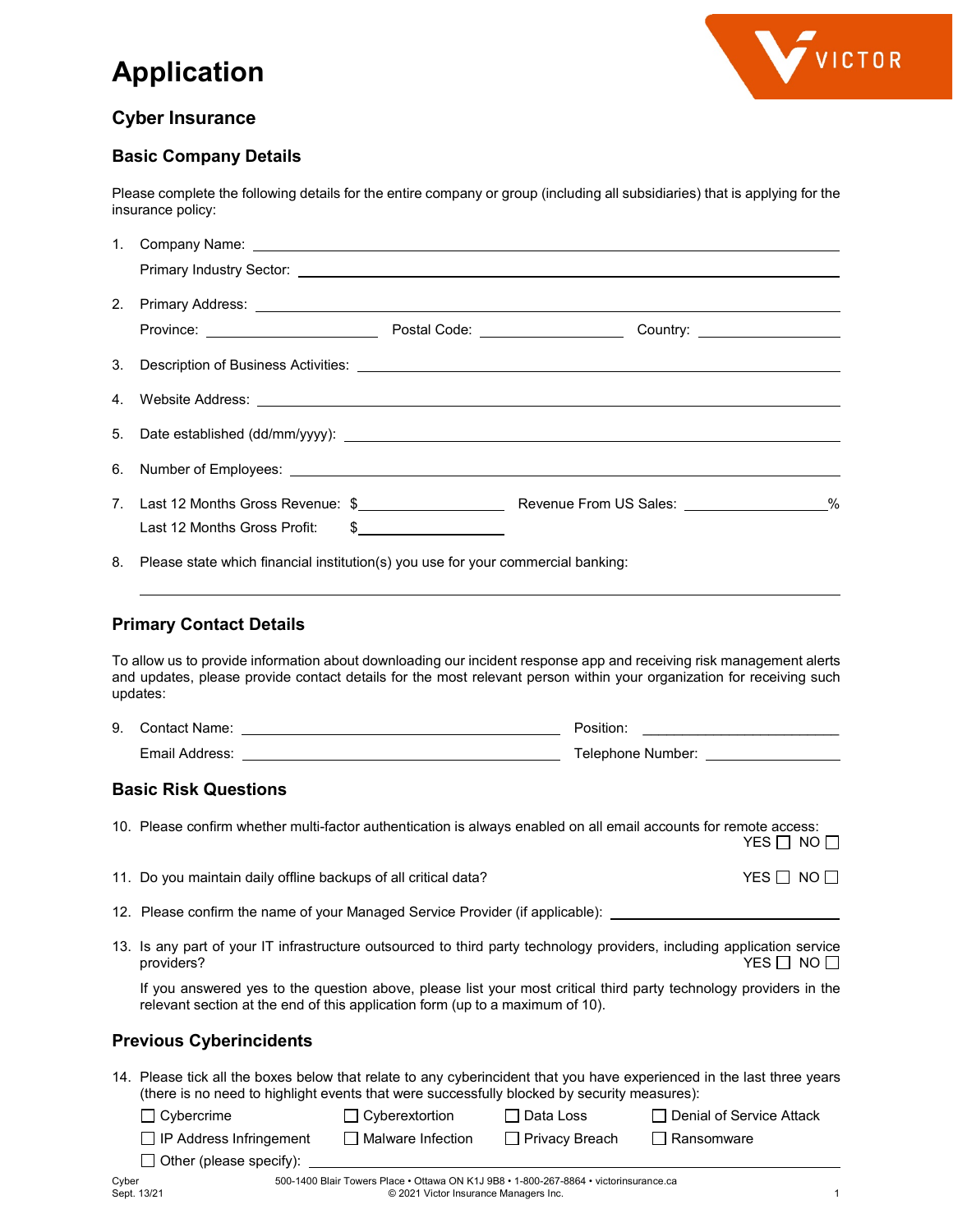15. If you ticked any of the boxes above, did the incident(s) have a direct financial impact upon your business of more<br>TES  $\Box$  NO  $than $10,000?$ 

If yes, please provide more information below, including details of the financial impact and measures taken to prevent the incident from occurring again:

## **Revenue Analysis**

Please complete the answers to the questions below. Where you do not have the exact information available, please provide the closest approximation and indicate that you have taken this approach.

16. Please provide the following details for your top five clients:

| <b>Client Name</b> | <b>Primary Services</b> | <b>Annual Revenue</b> |
|--------------------|-------------------------|-----------------------|
|                    |                         |                       |
|                    |                         |                       |
|                    |                         |                       |
|                    |                         |                       |
|                    |                         | мD                    |

## **IT Resourcing and Infrastructure**

- 17. What was your approximate operational expenditure on IT security in the last financial year (including salaries, annual licenses, consultancy costs, etc.): \$
- 18. What was your approximate capital expenditure on IT security in the last financial year (including hardware, one-off software costs, etc.): \$

19. Do you anticipate spending more, the same or less in this financial year?

- 20. Is your IT infrastructure primarily operated and managed in-house or outsourced?
- 21. How many full-time employees do you have in your IT department?
- 22. How many of these employees are dedicated to a role in IT security?

## **Information Security Governance**

- 23. Who is responsible for IT security within your organization (by job title)?
- 24. How many years have they been in this position within your company?
- 25. Please describe the type, nature and volume of the data stored on your network, including a rough estimate of the total volume of unique individuals you hold data on:
- 26. Please describe your data retention policy, including details of how often you purge records that are no longer required: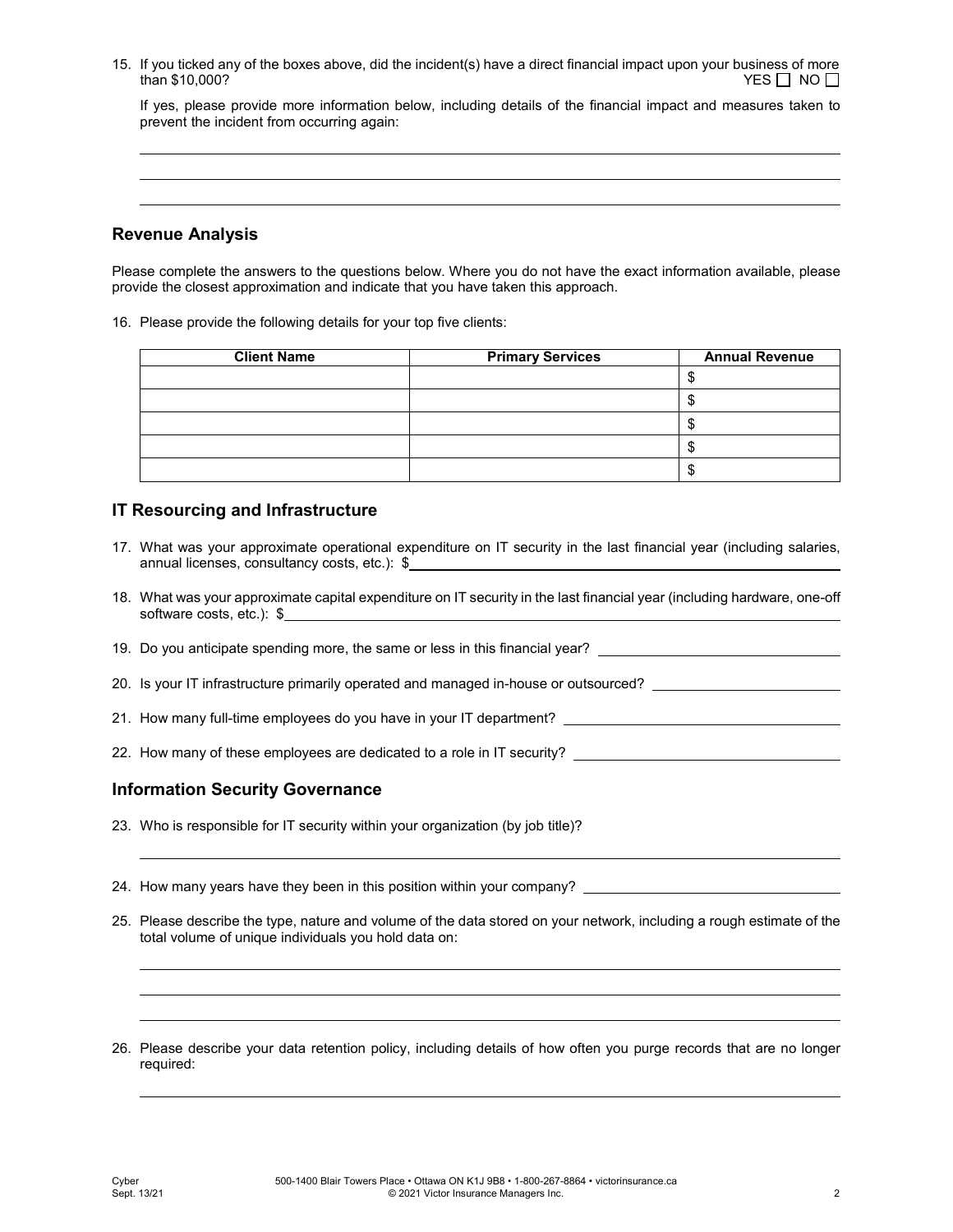|  | 27. Please describe your data backup policy in detail, including the frequency of backups, the technology used, the<br>types of backups, the storage method used (online or offline), how often you test the backups and how you protect<br>your backups:                                                                                                                                                                                                                                                                                                                                                |  |  |  |  |
|--|----------------------------------------------------------------------------------------------------------------------------------------------------------------------------------------------------------------------------------------------------------------------------------------------------------------------------------------------------------------------------------------------------------------------------------------------------------------------------------------------------------------------------------------------------------------------------------------------------------|--|--|--|--|
|  |                                                                                                                                                                                                                                                                                                                                                                                                                                                                                                                                                                                                          |  |  |  |  |
|  | 28. Do you comply with any internationally recognized standards for information governance?<br>YES NO                                                                                                                                                                                                                                                                                                                                                                                                                                                                                                    |  |  |  |  |
|  | <b>Cybersecurity Controls</b>                                                                                                                                                                                                                                                                                                                                                                                                                                                                                                                                                                            |  |  |  |  |
|  | 29. If your organization uses Remote Desktop Protocol (RDP) to allow remote access to your network, please describe<br>the measures you adopt to secure it:                                                                                                                                                                                                                                                                                                                                                                                                                                              |  |  |  |  |
|  | 30. Please describe your process for patching all operating systems and applications:                                                                                                                                                                                                                                                                                                                                                                                                                                                                                                                    |  |  |  |  |
|  | 31. How often do you conduct vulnerability scanning of your network perimeter? _____________________                                                                                                                                                                                                                                                                                                                                                                                                                                                                                                     |  |  |  |  |
|  | 32. How often do you conduct penetration testing of your network architecture?                                                                                                                                                                                                                                                                                                                                                                                                                                                                                                                           |  |  |  |  |
|  | 33. Please provide details of the third party providers you use to conduct penetration testing:                                                                                                                                                                                                                                                                                                                                                                                                                                                                                                          |  |  |  |  |
|  | 34. Please tick all the boxes below that relate to controls that you currently have implemented within your IT<br>infrastructure (including where provided by a third party). If you are unsure of what any of these tools are, please<br>refer to the explanations on the final page of this document.                                                                                                                                                                                                                                                                                                  |  |  |  |  |
|  | $\Box$ Application Whitelisting<br>$\Box$ Asset Inventory<br>□ Custom Threat Intelligence<br>□ Database Encryption<br>□ Data Loss Prevention<br>□ DDoS Mitigation<br><b>DMARC</b><br>$\Box$ Email Filtering<br>$\Box$ DNS Filtering<br>Endpoint Protection<br>□ Incident Response Plan<br>$\Box$ Employee Awareness Training<br>□ Intrusion Detection System<br>Mobile Device Encryption<br>□ Network Monitoring<br>$\Box$ Penetration Tests<br>$\Box$ Perimeter Firewalls<br>Security Info & Event Management<br><b>Vulnerability Scans</b><br><b>Web Application Firewall</b><br>Web Content Filtering |  |  |  |  |
|  | 35. Please provide the name of the software or service provider that you use for each of the controls highlighted above:                                                                                                                                                                                                                                                                                                                                                                                                                                                                                 |  |  |  |  |
|  | 36. Please list your critical third party technology providers below (up to a maximum of 10):                                                                                                                                                                                                                                                                                                                                                                                                                                                                                                            |  |  |  |  |
|  |                                                                                                                                                                                                                                                                                                                                                                                                                                                                                                                                                                                                          |  |  |  |  |
|  |                                                                                                                                                                                                                                                                                                                                                                                                                                                                                                                                                                                                          |  |  |  |  |
|  |                                                                                                                                                                                                                                                                                                                                                                                                                                                                                                                                                                                                          |  |  |  |  |

# **Data Protection**

By accepting this insurance you consent to CFC Underwriting using the information they may hold about you for the purpose of providing insurance and handling claims, if any, and to process sensitive personal data about you where this is necessary (for example, health information or criminal convictions). This may mean we have to give some details to third parties involved in providing insurance cover. These may include insurance carriers, third party claims adjusters, fraud detection and prevention services, reinsurance companies and insurance regulatory authorities. CFC Underwriting may also use anonymized elements of your data for the analysis of industry trends and to provide benchmarking data. For full details on CFC Underwriting Privacy Policy, please visit www.cfcunderwriting.com/privacy.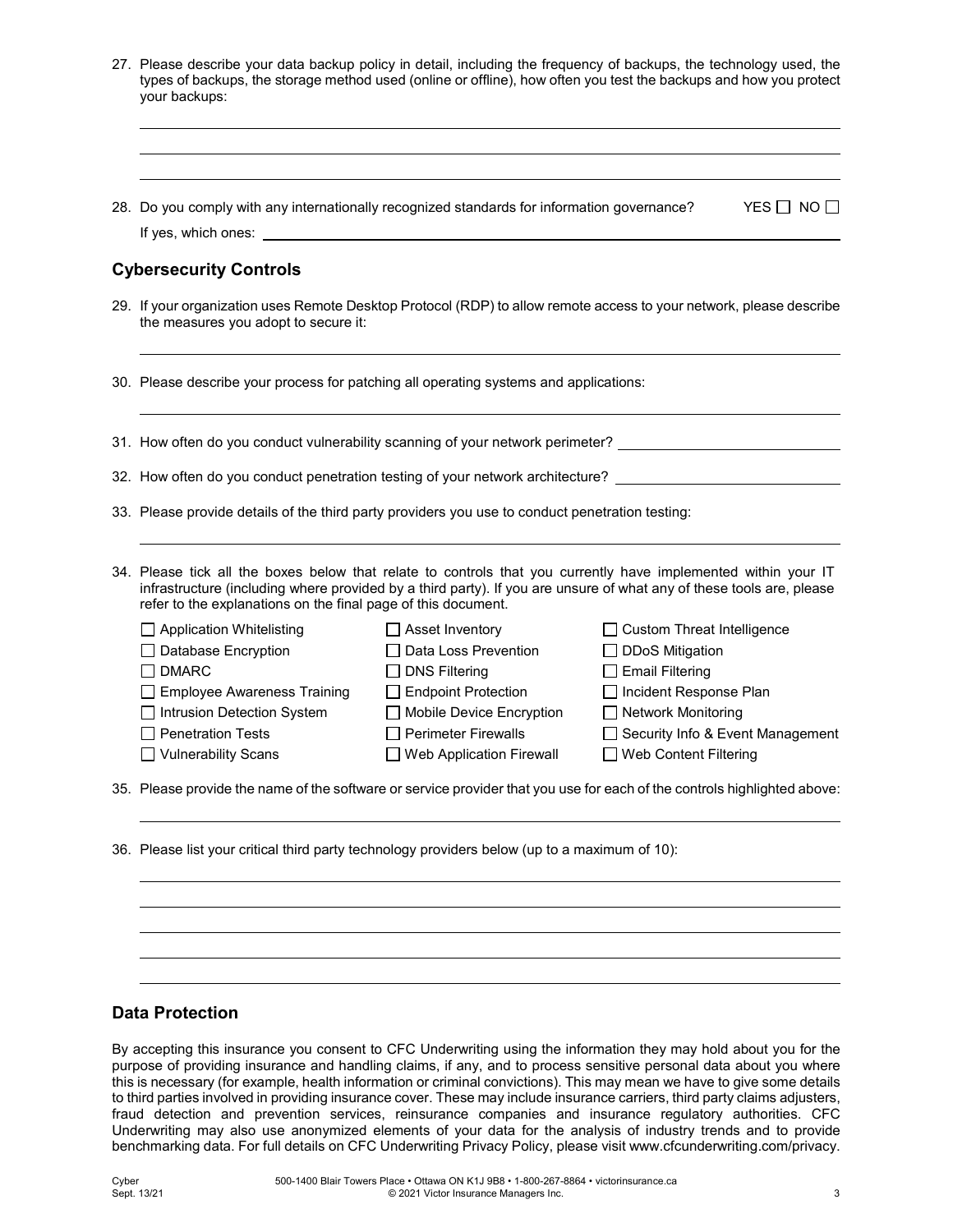Where such sensitive personal information relates to anyone other than you, you must obtain the explicit consent of the person to whom the information relates both to the disclosure of such information to CFC Underwriting and its use by them as set out above. The information provided will be treated in confidence and in compliance with relevant Data Protection legislation. You have the right to apply for a copy of your information (for which CFC Underwriting may charge a small fee) and to have any inaccuracies corrected.

## **Important – Cyber Insurance Policy Statement of Fact**

By accepting this insurance you confirm that the facts contained in the application form are true. These statements, and all information you or anyone on your behalf provided before CFC Underwriting agrees to insure you, are incorporated into and form the basis of your policy. If anything in these statements is not correct, CFC Underwriting will be entitled to treat this insurance as if it had never existed. You should keep this Statement of Fact and a copy of the completed application form for your records.

This application must be signed by the applicant. Signing this form does not bind the company to complete the insurance. With reference to risks being applied for in the United States, please note that in certain states, any person who, knowingly and with intent to defraud any insurance company or other person, submits an application for insurance containing any false information or conceals the purpose of misleading information concerning any fact material thereto, commits a fraudulent insurance act, which is a crime.

The undersigned is an authorized principal, partner, director, risk manager or employee of the applicant and certifies that reasonable inquiry has been made to obtain the answers herein which are true, correct and complete to the best of his/her knowledge and belief. Such reasonable inquiry includes all necessary inquiries to fellow principals, partners, directors, risk managers or employees to enable you to answer the questions accurately.

Contact Name (please print) example a principle of the Position

Signature Date (dd/mm/yyyy)